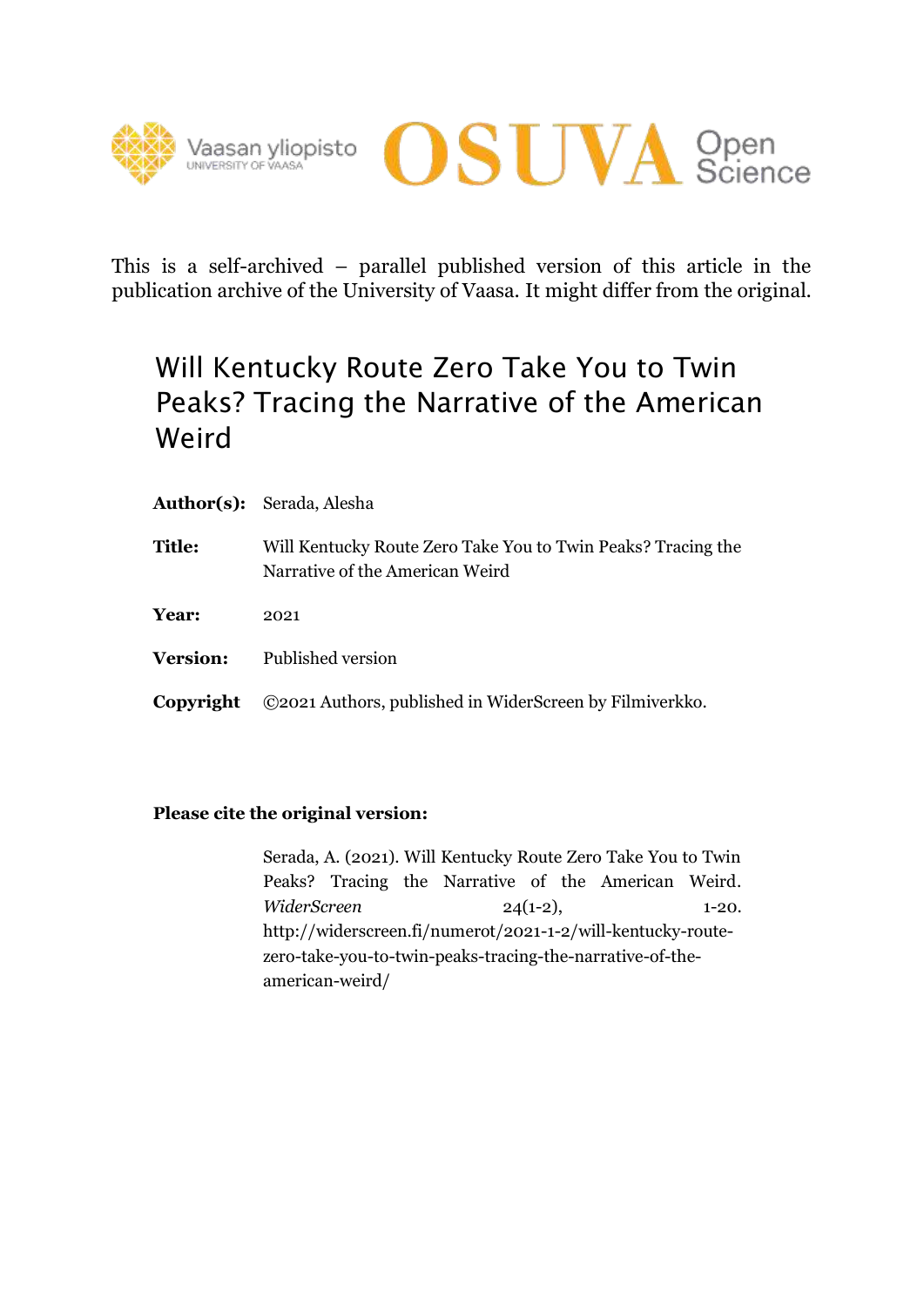# **Will Kentucky Route Zero Take You to Twin Peaks? Tracing the Narrative of the American Weird**

2.6.2021

cybertext fan studies hypertext intertextuality metatext narrative video games

**Alesha Serada** aserada[a]uwasa.fi PhD Student School of Marketing and Communication University of Vaasa



*In this article, I analyze the narrative of Kentucky Route Zero in search of tropes and constructive principles already known from Twin Peaks. I seek to find out how interactivity of the game adds to these tropes and techniques, and whether we can project our findings about its interactive hypertextual narrative back to Twin Peaks. I suggest that, in both cases, the fictional world largely emerges from the interaction with the audience that actively interprets the narrative and extends it far beyond the 'tangible' text. Furthermore, the authors explicitly call for such involvement by introducing self-reflexivity and metacommentary in their work. I conclude with the perspective of the American Weird setting, implemented in both 'story worlds'; it can engender new meanings that surpass the linear logic of narration.*

## **Introduction: Twin Peaks as the Point of Departure**

Since its premiere in 1990, *Twin Peaks* has transformed the experience of consuming popular media, particularly television (see e.g., Barrett 2017; Boulègue 2017; Mittell 2015), not just for its fans, but also for the generations to come. This cult TV series remains one of the most influential texts in experimental storytelling, not least due to its unique fictional universe ('story world'). In addition to television and film, the legacy of Twin Peaks can also be discovered in video games, as confirmed by many dedicated lists compiled by game critics. One particular game, *Kentucky Road Zero* (Elliott, Kemenczy, and Babbitt 2013), is frequently mentioned in such lists (Andriessen 2020; Green 2017; Seagrave 2017; Turi 2015;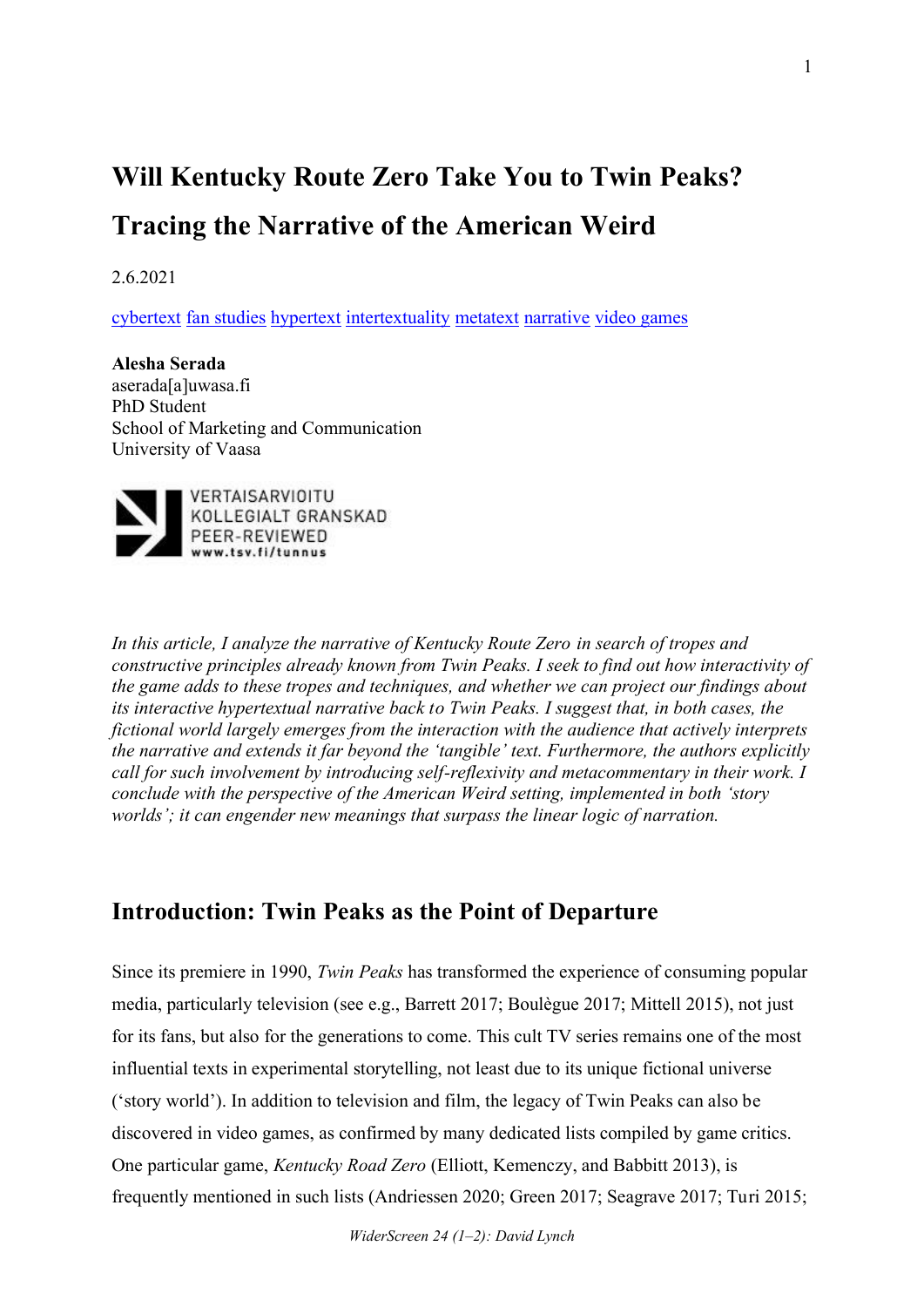Welsh 2020). This association may be even more surprising, as the game does not visually resemble *Twin Peaks*. The look of the game is minimalist and clean; it has very few 'cinematic' segments and heavily relies on text dialogues.



Image 1. Scene from *Kentucky Route Zero Act II* (2013). The main characters are waiting for a giant eagle to carry them away from the corporate Museum of Dwellings.



Image 2. Scene from the finale of *Kentucky Route Zero Act V* (2020). The look of the game became more sophisticated in the process of development, especially in its depiction of space.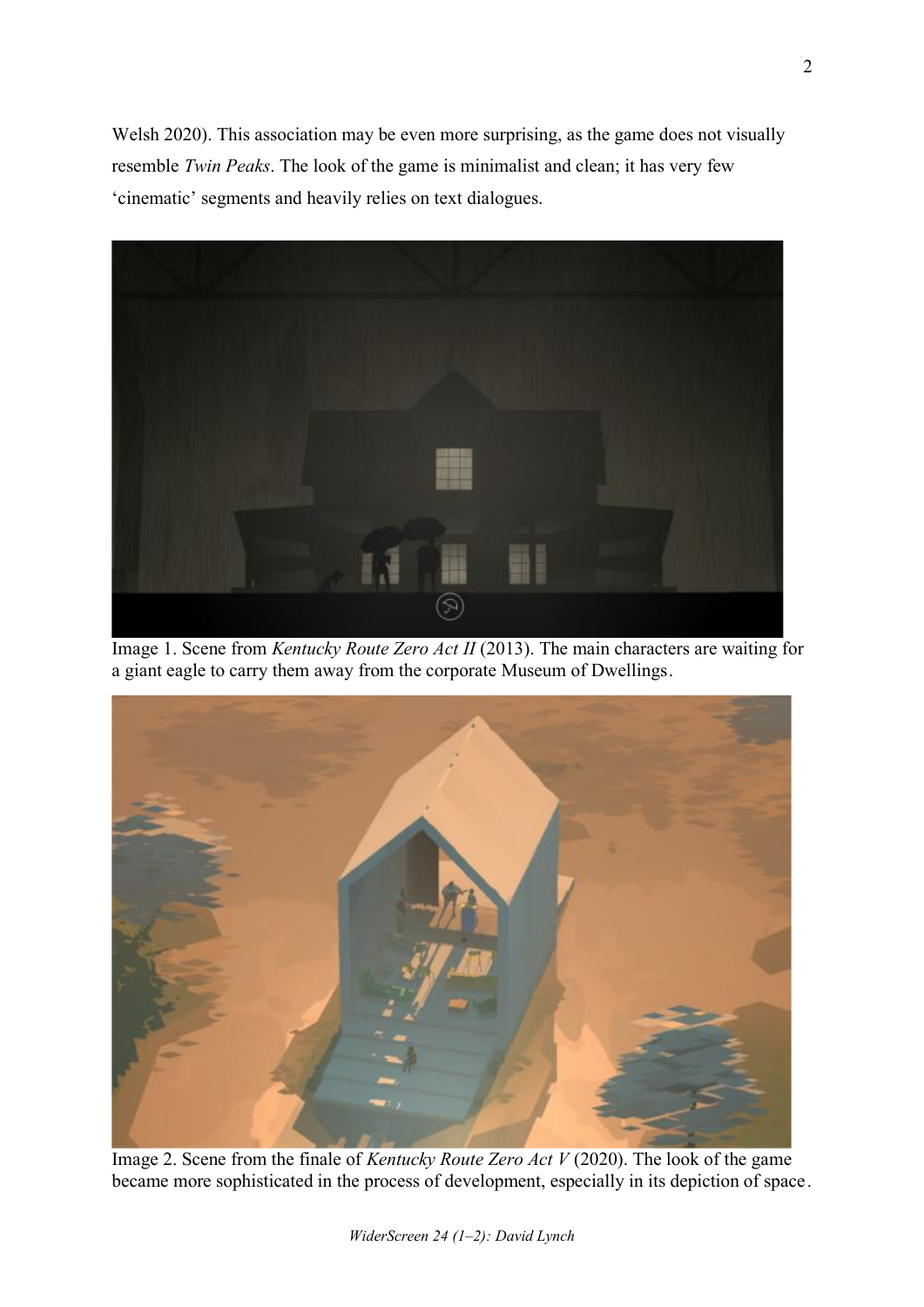*Kentucky Route Zero* (2013–2020) is an independently developed computer game in five episodes, referred to as 'Acts' in the game. These 'Acts', united by an overarching narrative, were released in a serial form between 2013 and 2020. They were accompanied by another five shorter interactive 'Interludes' and other additional media content such as short videos and music recordings. The authors and developers of the game Jake Elliott, Tamas Kemenczy, and Ben Babbitt formed a small company called Cardboard Computer; later, they partnered with the publisher Annapurna Interactive to bring the game to popular consoles (Elliott, Kemenczy, and Babbitt 2017) (Elliott et al., 2017). The game proved to be a creative success and gained a considerable fan following. Its official Reddit community exceeded 2,600 members as of May 2021, with approximately 800 discussion threads posted by developers and fans since February 17, 2013. The main writer of the game story, Jake Elliot, has been nominated for the 56<sup>th</sup> Nebula Award in the Game Writing category (SFWA 2021).

The game experiments with interactive techniques of storytelling and breaks several conventions, such as plot closure, to an aesthetically satisfying result. For instance, the point of view constantly switches between different characters, some of which never appear on the screen. This also makes it difficult to identify how much each player character is supposed to know about the mysterious story world that is full of secrets. Sometimes two focalization points for narration are actualized at the same time, represented by two streams of branching dialogues on the screen (see Fig. 3). As it is common in adventure games, dialogue choices do not affect the development of the main story; they seem to lead nowhere in most cases, revealing frequent disruptions of continuity and logic in the narrative. However, this discontinuity, which is responsible for numerous blank spaces in the story, is a deliberate aesthetic decision much appreciated by the core fan base of the game.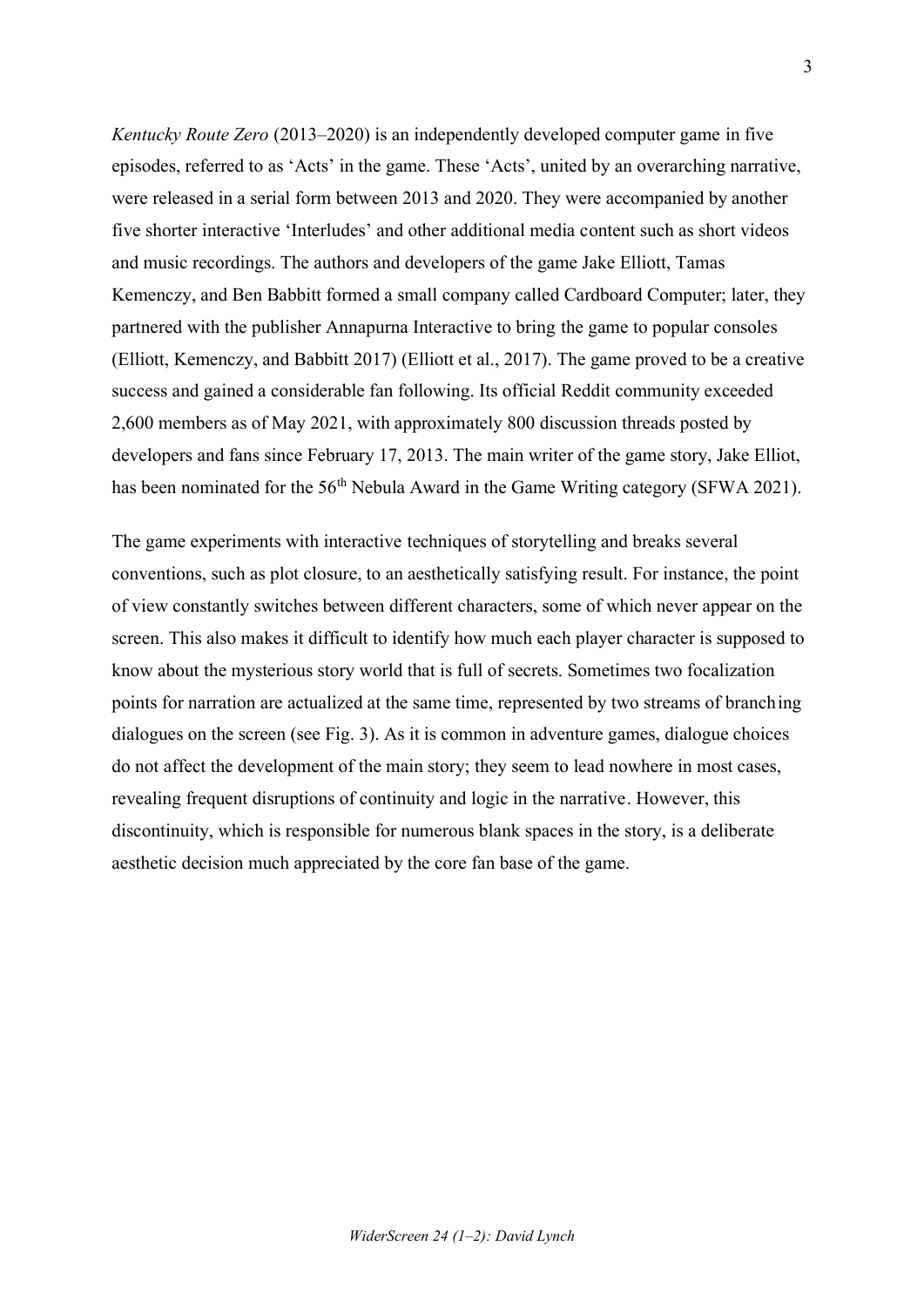

Image 3. Scene from *Kentucky Route Zero Act IV* (2016). A branching dialogue that constitutes the principal part of the game story is sometimes divided into two parallel tracks.

It can be argued that high artistic ambitions of the game's creators may have alienated a broader audience of players: some reviewers on Steam describe it as too much of an 'art house' (Renegade Master, 2020) and even "A collection of 'contemporary art exhibits ' masqueraded as videogame" (manola.mann, 2020). Despite all the blanks and dead ends (or maybe thanks to them, as we will see later) *KRZ* also has a thriving community of fans engaged into solving puzzles, interpreting and extending its fictional world, in the same way as *Twin Peaks* does.

## **Stop Making Sense: Fan Reading as 'Topological Analysis'**

One of the first noticeable similarities between *Kentucky Route Zero* and *Twin Peaks* is the importance of online communities in solving the fictional mystery. Back in 1990, *Twin Peaks* was one the first TV shows to initiate early message boards and discussion groups such as alt.tv.twin-peaks; crucial analytical tools in active fan reading*.* Besides, it was one of the first cases in the history of fandoms to apply technologies of archival preservation (namely, VCR tapes) for the needs of collective meaning making (Jenkins 1995; 2003). New interpretations are sometimes derived from the smallest and, probably, random details discovered after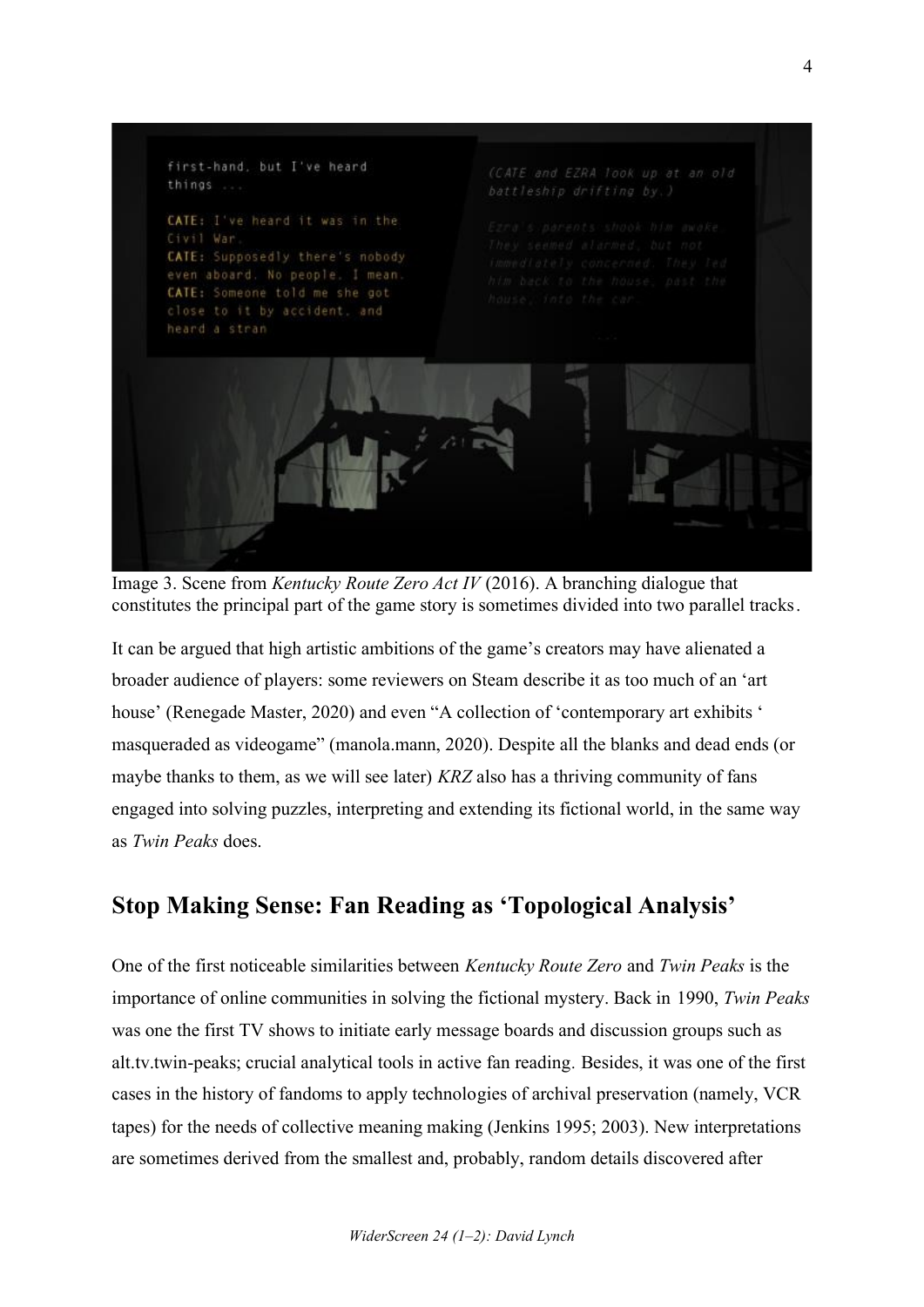multiple replays of a particular scene. Jason Mittell describes this mode of analysis as 'drillable engagement', characteristic of so-called 'forensic' fandom (Mittell 2015, 289).

Ultimately, this mode of reading is similar to academic text analysis, and, first and foremost, classical philology. In the style of traditional literary scholars, fans drill into all possible references and influences (intertext), establish meaningful connections to the media that accompanied the game (hypertext) and inspect the artefacts within and beyond the game that would shed light on the production of the text (metatext). This mode of inquiry acknowledges the 'intertextual landscape' that surrounds the original text and construct a 'rhizomatic' structure of meanings that fans traverse in their active co-creation of the enigmatic narrative. However, unlike academic researchers, fans do not care about the potential hierarchy of signs and meanings of 'high culture' (e.g. Jenkins 2003).

In the case of *Kentucky Route Zero,* such a reference would be *One Hundred Years of Solitude* (Elliott, Kemenczy, and Babbitt [2020] 2020); early Surrealist cinema can serve as an example in the case of *Twin Peaks* (Boulègue 2017). These references are acknowledged and often admired by fans, but they are as good for solving the mystery as any film goof. Similarity and connectedness are the most important factors, valued even more when totally unexpected.

In literature studies, the term 'topos' ('topoi') is used to denote common topics, shared tropes and borrowed motifs that appear in different works throughout the cultural history, especially in the German philology and the Russian scholarship that inherited from it, which can be seen in Bakhtin's works (Somoff 2015). Recently, the concept of 'topos' has been rediscovered and applied to adventure games in transmedial story worlds (Schmidt 2020); we will return to the updated version of this concept later.

The search for 'topoi' holds a special place in the academic *Twin Peaks* scholarship, as well: we may find elaborate investigations on what 'food', 'clowns' (Boulègue 2017, 137–60) or 'air' mean (Rooney 2018) in the context of the show. Moreover, fan-driven analysis seems to be rather 'topologic' in connecting common places into a larger, not necessarily 'true' or 'objective', but often highly engaging perspective of a fictional world (see Boulègue 2017 for fan-driven cultural analysis; or Rosseter 2019 for purely fan analysis). We, as well, might want to indulge ourselves into the hunt for shared 'topoi' in the worlds of *Twin Peaks* and *Kentucky Route Zero*. For example, the power line is an important location in *Twin Peaks*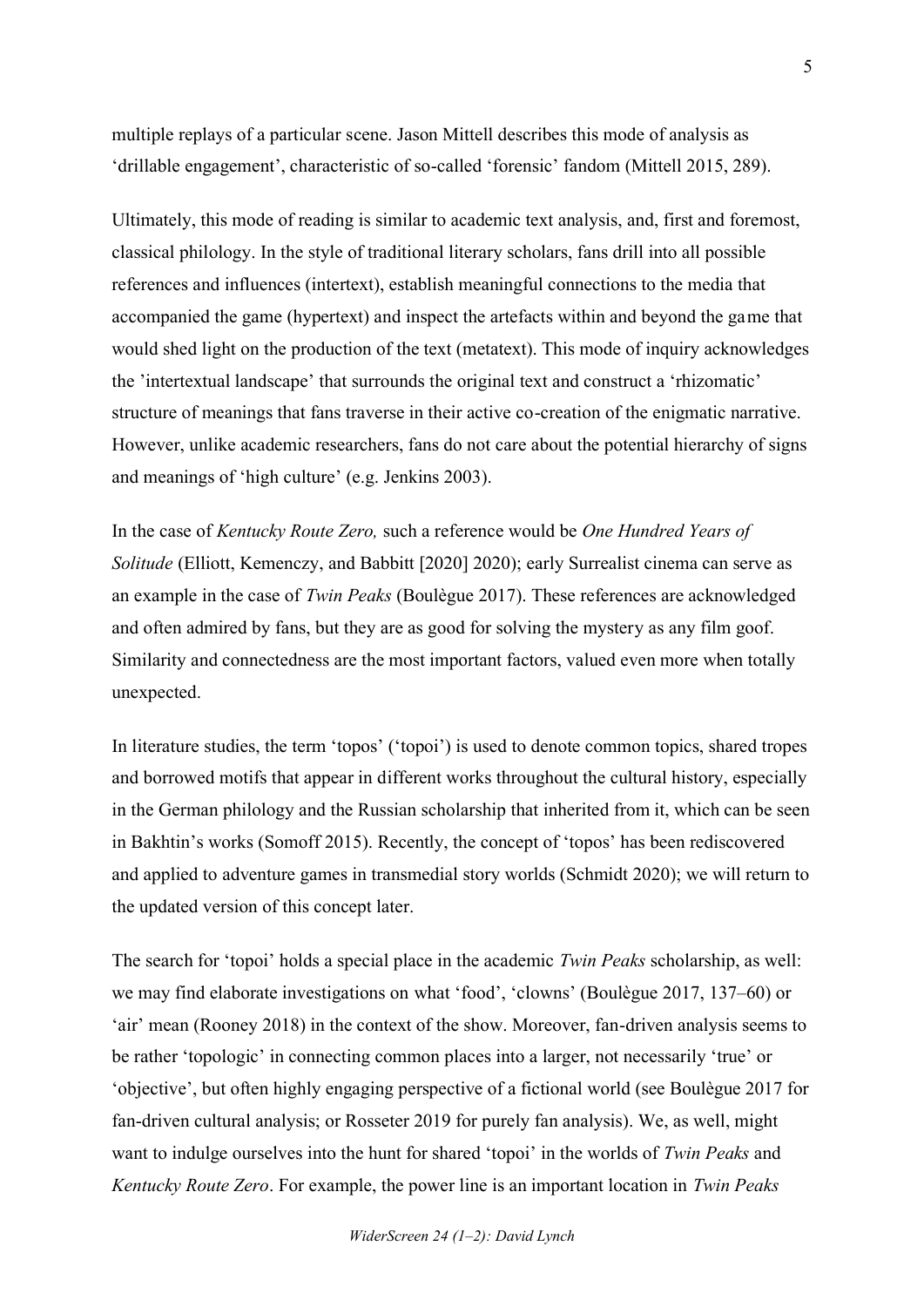*Season 3* (and electricity in general carries many meanings in its world), and we also see a similar silhouette of a power line in the first scene in *Kentucky Route Zero*.

The game starts at the gas station in Act I, and the gas station is the place that spawns Evil in *Twin Peaks Season 3*. The gas station in *Kentucky Route Zero* is called Equus Oils. It has a giant horse head on the roof, which reminds us of the Silver Mustang casino. However curious, these are probably coincidences: Act I of *KRZ* was released in 2013, and *Twin Peaks Season 3* premiered in 2017. We may still ask ourselves about the common source of these 'topoi', as well as many others, which would require us to 'zoom out' and look at these two stories within the larger 'intertextual landscape' of media.

## **Intertextuality: as Deep as the Code Goes**

Studies of intertextuality in cinema started as traditional 'toposforschnung', but soon went beyond the search of similar imagery or motifs. In the most influential Russian work on intertextuality in cinema, *The Memory of Tiresias* (1998), Mikhail Iampolski criticizes this ambition of creating quasi-universal 'symbolariums' of cinematic images. Instead, he connects the ability of the viewer to create a cohesive narrative to their memory about previous cultural texts. He writes: "The semantic fullness of any text is surely the result of its ability to establish a connection with the texts that came before it, and occasionally with those that came later" (Iampolski 1998, 8).

Such perspective places particular importance on the viewer who inevitably perceives the film through the lens of their experience with other media. Following the footsteps of Mikhain Bakhtin, Iampolski understands intertextuality as the transformative field of meanings at the intersection of  $\leq$  the perspectives of  $\geq$  the author and the reader (Iampolski 1993, 34, absent from the English edition). Umberto Eco offered a similar model of intertextuality, recently adopted for digital transmedia realms by Hanns Christian Schmidt (Schmidt 2020, 109).

Intertextuality – connectedness to the previous texts through the previous experience of the audience – is an important feature of every work of postmodernism. *Twin Peaks* is generally characterized as a postmodernist narrative that builds on a multitude of previous works and genres (e.g. Geller 1992). Demonstrating even higher self-awareness (probably required at this stage of development of the relatively underexplored medium of a video game), *Kentucky*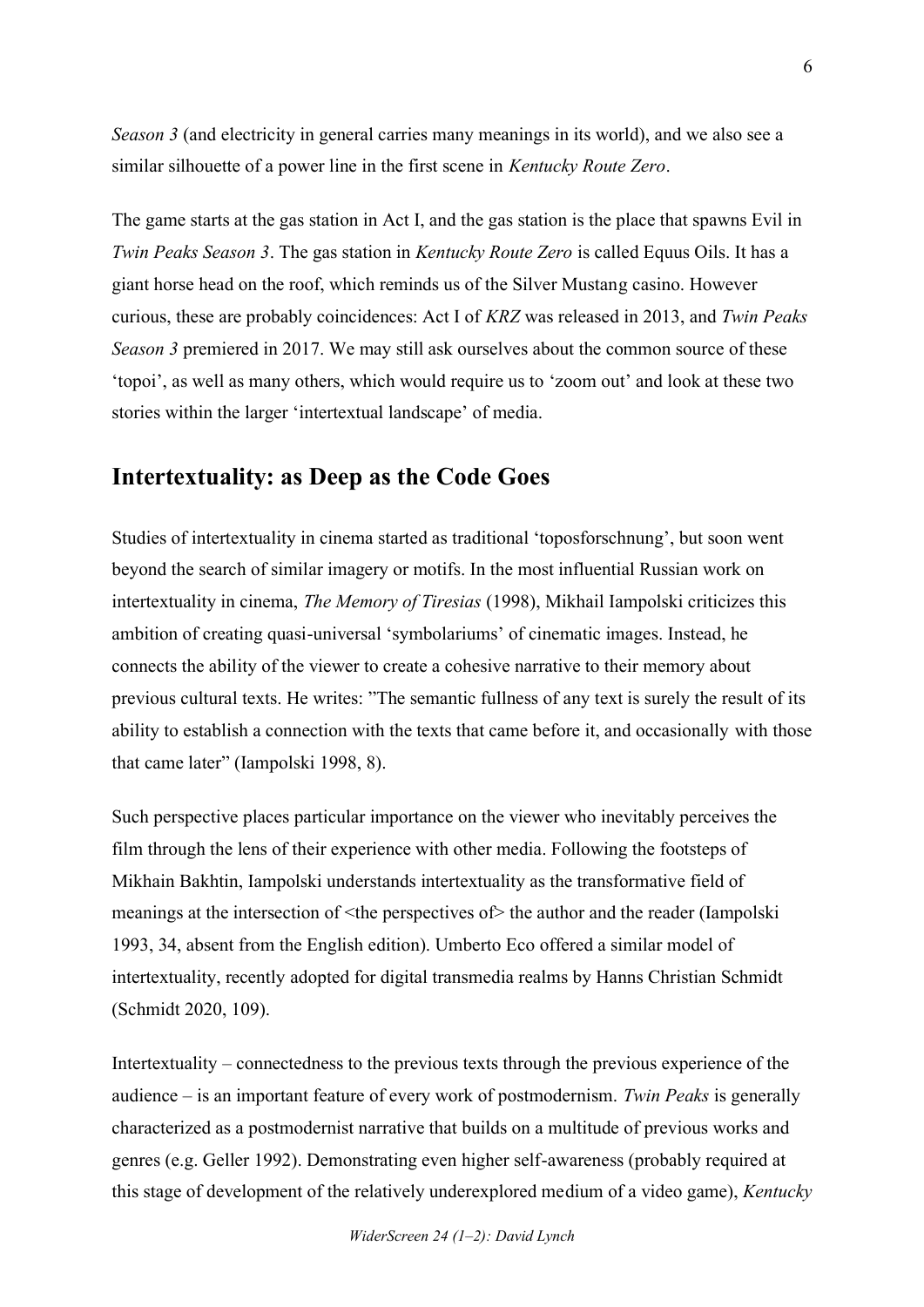*Route Zero* explicitly connects itself to the tradition of postmodernist literature. Its style is described as 'magical realism' in the official Steam store, due to its references to *One Hundred Years of Solitude* by Gabriel García Márquez. Its developers confirm the connection, and frequently mention this novel as a source of inspiration (e.g. Han 2020).

The names of characters in *KRZ* encourage further intertextual investigation, as illustrated by its substantial Fandom Wiki. Cousins Shannon and Weaver, two important characters in the game, are both named Márquez. Moreover, Shannon's name is most likely a reference to the mathematician Claude Shannon ("Shannon Márquez" 2014). Another important character is named Lula Chamberlain; her second name hints at William Chamberlain, the author of the surrealist novel *The Policeman's Beard Is Half Constructed* (1984) and the developer of the artificial intelligence program *Racter* (1984) that allegedly wrote that novel. Furthermore, the intertextuality of *KRZ* stretches beyond the text presented to the player: its fans have discovered a reference to the novel in the game's files ("Lula Chamberlain" 2014). The 'forensic' fandom has literally taken the game apart in search of shared 'topoi'.

In addition, this is where we may (or may not) find another reference to the work of David Lynch: Lula's first name could be a reference to one of the two main characters in Lynch's film *Wild at Heart* (1990), is a story of two lovers, Lula and Sailor. In *Kentucky Route Zero*, Lula acknowledges the romantic feelings of her former colleague Joseph but does not want this relationship at this point.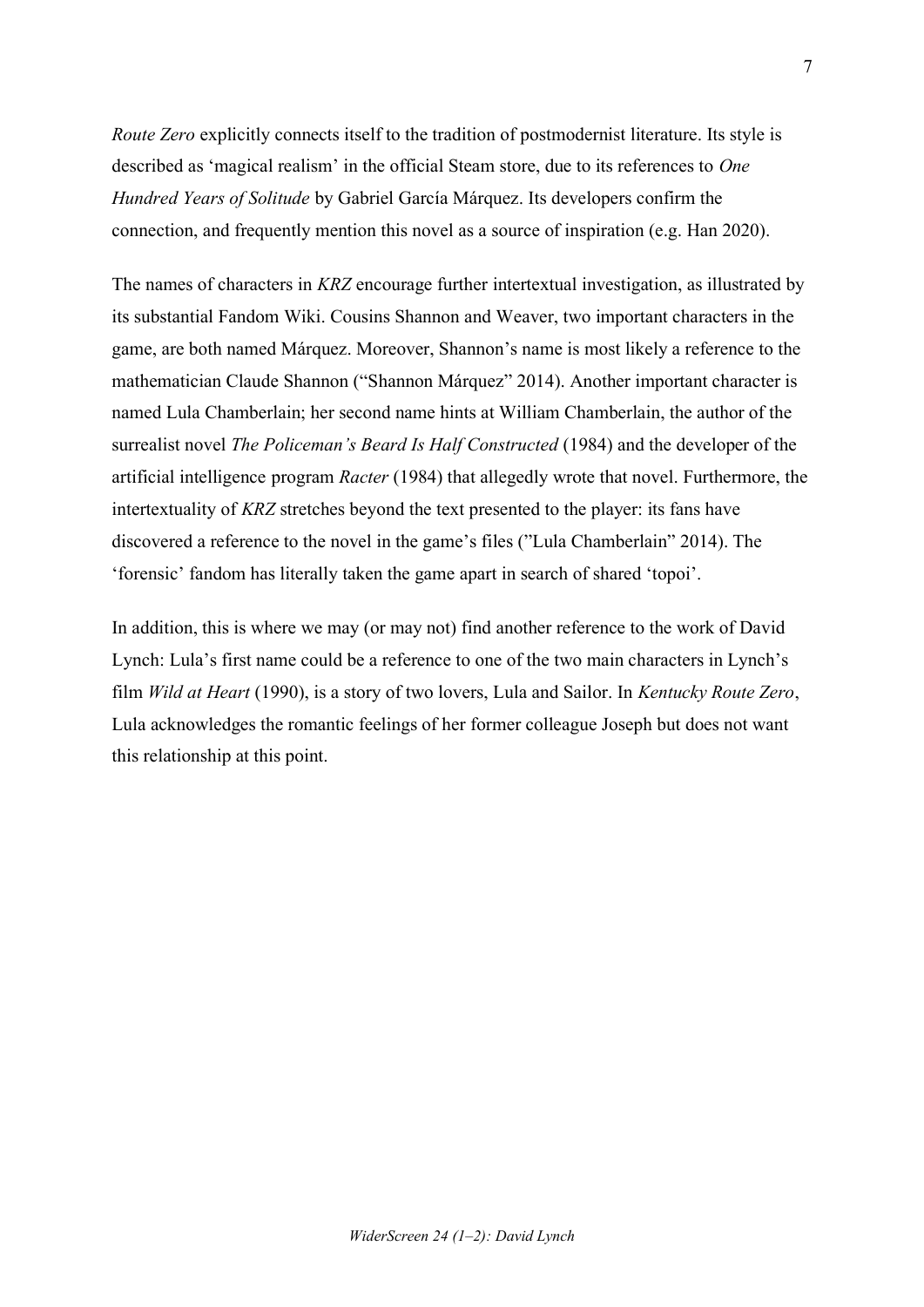

Image 4. Scene from *Kentucky Route Zero Act II* (2013). Lula Chamberlain is shown reading a rejection letter, probably a parody of the academic review process.

## **Hypertextuality: The Garden of Forking Dead Ends**

The common understanding of hypertextuality starts with non-linearity of hypertextual works: they are often comprised from relatively independent fragments that can be consumed in a different order. Another frequent feature is the use of different media on one hypertext, such as, combining text, film and interactive (executable) programs (Bell 2010). From this perspective, *KRZ* is certainly a hypertext, complemented with Interludes that are included as a part of playing experience but do not move the story forward. The hypertextuality of *Kentucky Route Zero* does not end here: WEVP-TV, the fictional TV studio featured in Act IV, has its own website and several hours of original content ("WEVP-TV Broadcast History" 2017).

Even though the ending will not change depending on the choices made by the player, there will be slight, often purely poetic, differences in the game's dialogues and scenes depending on the specific path through the dialogue choices and the scene sequences taken by the player. Thanks to this, *KRZ* makes an outstanding example of a linear but productively replayable game: in the end, we are left wondering what has actually happened, and we may want to replay different sequences in search for clues. Moreover, a dedicated player would go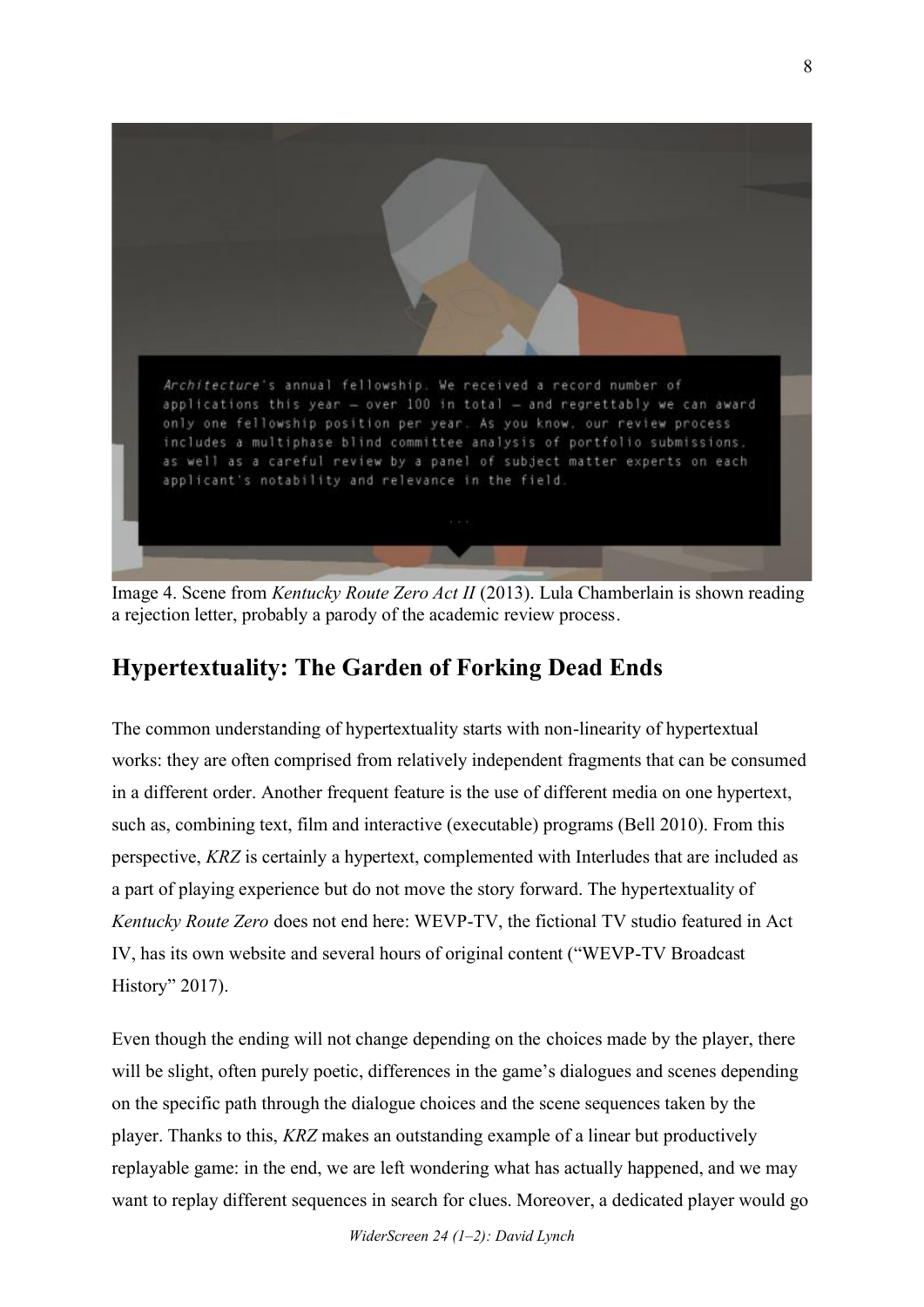through all available content in the game to unlock additional achievements, while learning more about the strange world of ghosts in the static and underground bird songs featured in Interludes. Significantly, this is also how dedicated viewers engage with the complex story of *Twin Peaks: The Secret Diary of Laura Palmer* is one popular supplementary text to explore its world (see e.g. Mittell 2015, 299). Mittell refers to this book as one of the first canonical examples of 'diegetic extension' in American TV: an object from the story world enters the real world to extend the fictional universe.

*KRZ* features at least one 'diegetic extension' in the form of a separate digital artifact. Extending the universe of the game into the real world, Junebug, the fictional character from *KRZ*, has released a real-life album of aerial synth pop ("ambient whisperwave", according to the fictional musicians themselves), on Bandcamp in 2020 (Junebug 2020). Unfortunately, the album is only available as a digital download, although Bandcamp also supports distribution of physical music records. However, it sets itself aside from the conventional forms such as an official soundtrack or even a rather paratextual interpretation of it by fans, such as interpretation of music from *Twin Peaks* by the band Xiu Xiu (Xiu Xiu 2016)). Even though we know that the music was written by the developers of the game, it is published in a way that suggests that the singer, Junebug, actually exists in our world.

The signature track from the album, "Too Late to Love You", first appeared in Act III of *Kentucky Route Zero*. The song itself is a playable artifact in the game: the order of the lyrics depends on the player's choices. In this way, the medium of a video game provides a unique opportunity for active involvement, although in a much more rigid scripted form than free interpretation of the text in the imaginary space between the reader and the writer/producer.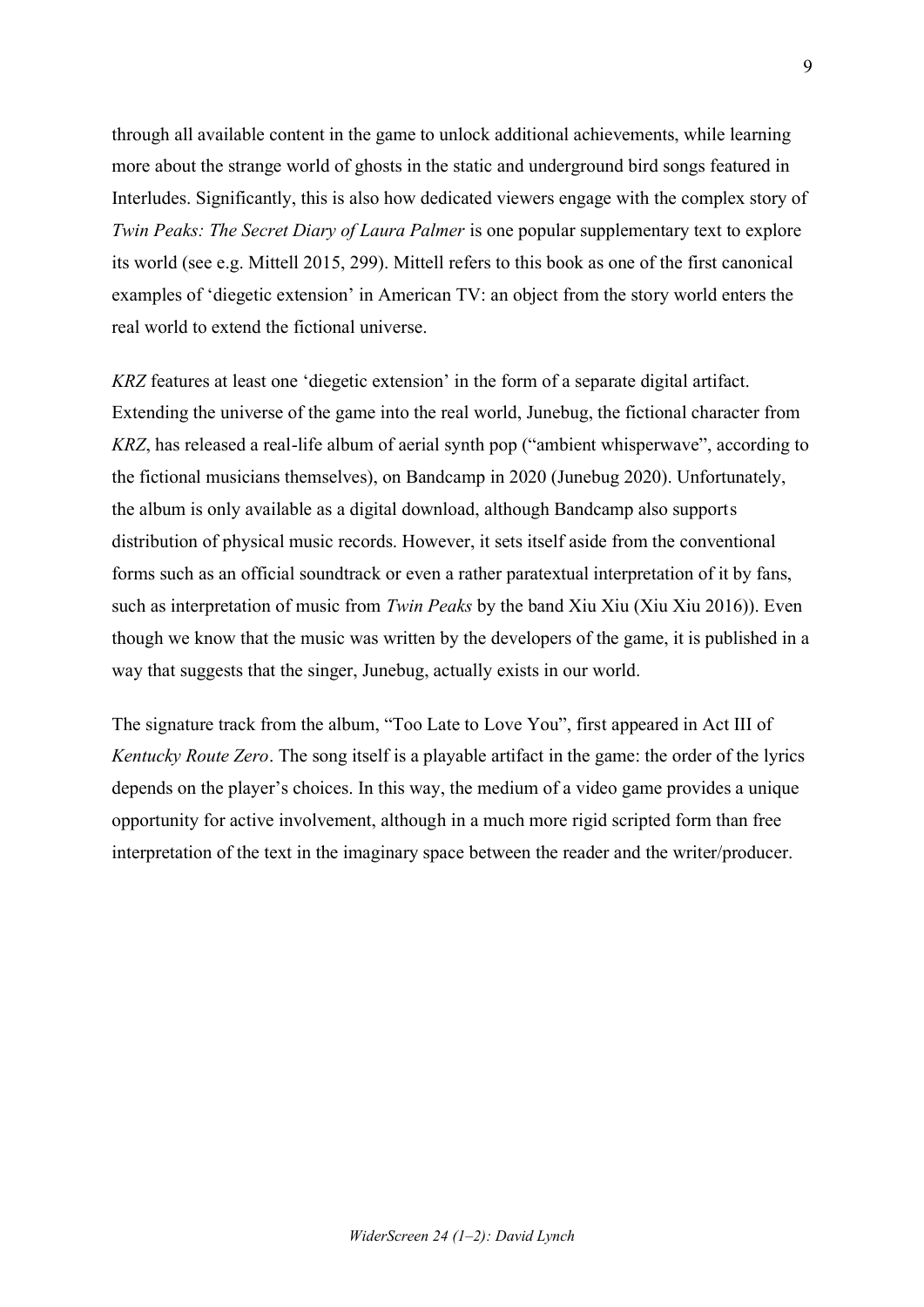

Image 5. Scene from *Kentucky Route Zero Act III* (2014). Performance of Junebug and Johnny at The Lower Depths, a bar reminiscent of Twin Peaks' Bang Bang Bar.

The performance of Junebug and Johnny at the bar, The Lower Depths, in Act III — one of the most beautiful scenes in KRZ — is easily identified as a reference to *Twin Peaks* by its fans (as some of the game critics also note: see Turi 2015; Williams 2014). The ethereal music style, the visual palette, and the context of a night bar are reminiscent of Julee Cruise's performances in all three seasons of the series.

## **Self-Reflectivity: The Randomness is What Makes it Realistic**

*Twin Peaks* has always been self-reflective about being a TV show (see e.g. Geller 1992), and its metatextual quality has only amplified with time. One of the key scenes to express this self-awareness is smashing a television set at the beginning of *Fire Walk with Me.* This scene explicitly communicated the departure of David Lynch from the genre conventions of television (see e.g., McAvoy 2019; Joseph 2017). In a more recent example, Season 3 shocks the viewers with the gruesome death of two lovers. The young man's work is to watch a shiny glass cube with vacuum inside that is also a portal to an alternative world — obviously, symbolic television. Agent Cooper himself appears in it at some point, when no one is watching, and this can also be a self-reflective gesture from Lynch; pointing at the expectations of his devoted audience who want 'the old Cooper' back. Meanwhile, the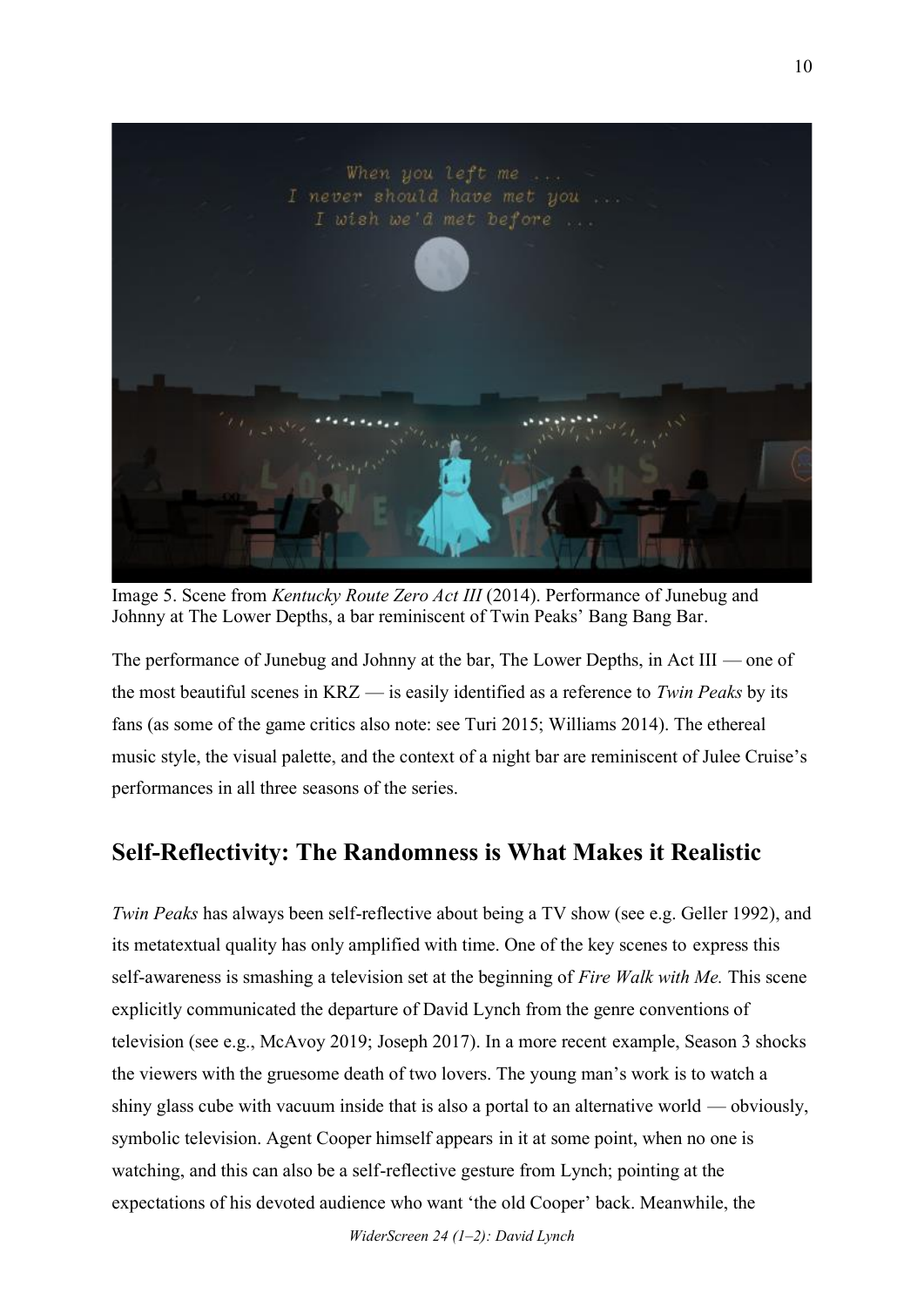broader authorial ambition here is to show something that will figuratively blow its audience's minds, as it literally, and shockingly, happens to the viewers inside the fictional world of the TV series.

As we have already observed in the example of *The Policeman's Beard Is Half Constructed,* the novel supposedly written by an algorithm and referenced in the game, *Kentucky Route Zero* contains many particular references to the history and the process of video game development, also adding a level of metatext to its narrative. The first character whom Conway, our first point-of-view character, encounters at the beginning of the game, is Joseph, a former game designer; one of the first things that Joseph does is to invite Conway (and the player) to the cellar where three ghosts, the recurrent characters named Emily, Ben and Bob, are playing a mysterious tabletop game. This game immediately invites us, the players, to see it as a model of the actual game we are currently playing. The fictional players describe it in the following way: "The randomness is what makes it realistic", which may also be read as the key to *KRZ*'s own creative success.

*Kentucky Route Zero* is self-reflective about being a video game, so much that it becomes one of its major plot devices. Much of the game's events revolve around the artistic research project XANADU that Joseph, Lula, and their colleague Donald undertook many years ago when they worked as project researchers at the university. Another important character, the already mentioned young mathematician Weaver Márquez, was also involved in the project as a disposable intern, which might or might not have led to her early demise. The university funding was not enough to finish the project, and the researchers parted their ways (note the critique of the 'merit-based' academic evaluation in Fig. 4). This part of the story supports the societal critique that forms the core message of the game.

One noticeable difference between *Kentucky Route Zero* and *Twin Peaks* is that the former asks much more straightforwardly political questions. Even in its most enigmatic Season 3, *Twin Peaks* still represents probably the most straightforward contemporary version of the universal fight between Good and Evil in their purest and most abstract form. For comparison, in *KRZ*, the greatest evil is represented by the Distillery, to which the inhabitants of Kentucky are indebted. The Distillery is yet another symbol of capitalism that drives the conflict of the overarching story across five acts and seven years in development. This does not make a very surprising discovery, although the fans of the game highly admire its political message. In the final Act V, the characters seem to arrive at a better world where

11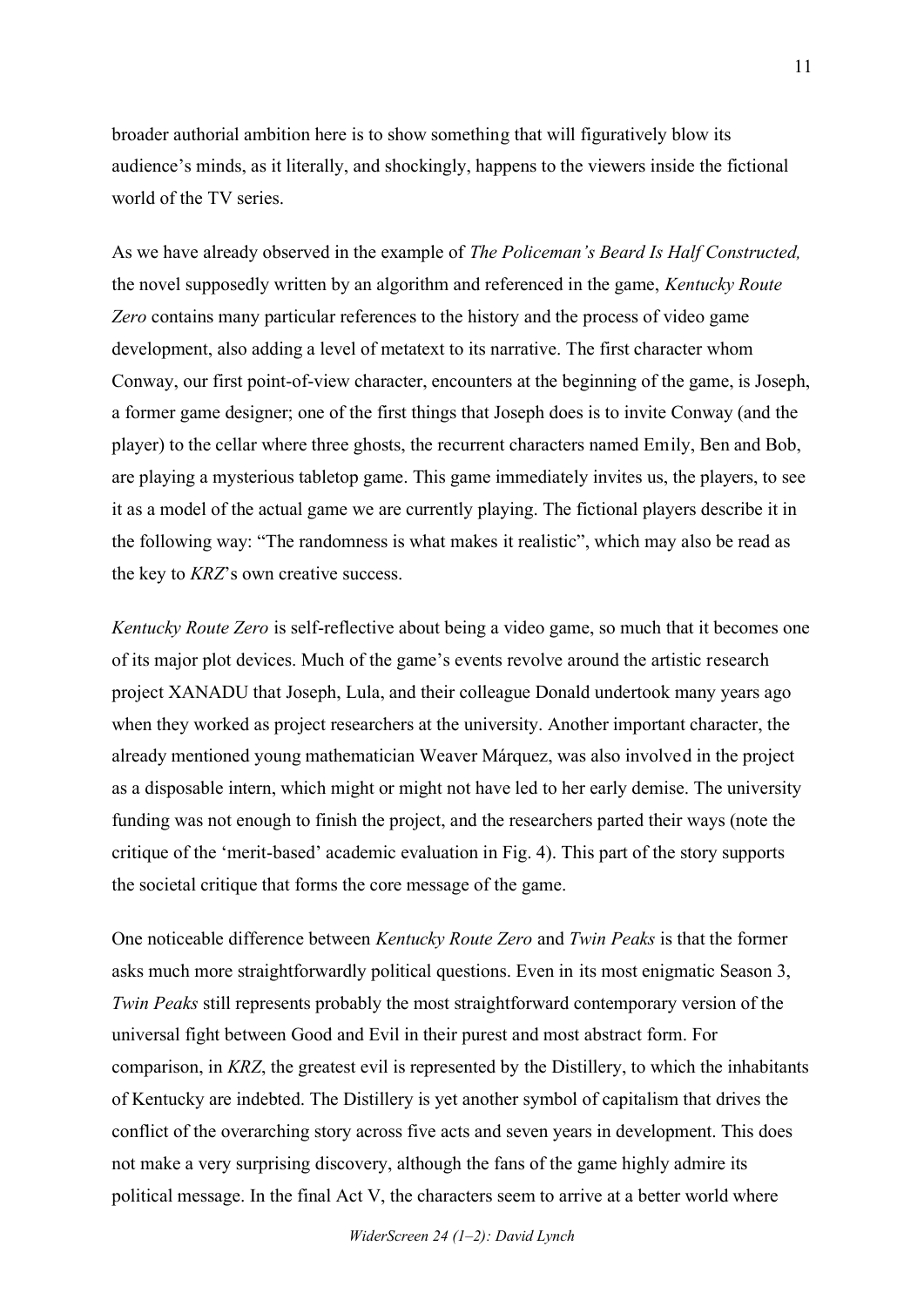they may hope to build a sustainable community after the flood. Still, two innocent horses will die in the end, no matter how well you play.

## **Metatextuality: Invitation to a Beheading of the Author**

On this journey to a better future, the mission of Joseph, Lula and Donald is one of the mysteries that the player needs to uncover. According to the common interpretation of the game's story, the goal of the project was to build a machine that documents the process of its own creation in the form of an interactive game with multiple possible endings. In Act III, the player learns that before wrapping the project up, Joseph, Lula and Donald undertook a scary trip into another world that may or may not have been the virtual world of the game inside the machine.

Whatever happened during that trip (there are different options), the project seems to have failed at the point of time when the player had first entered the game. At the fictional time point when the player enters the game, Joseph works at a gas station, Lula works as a clerk at a Bureau, despite her artistic talent and ambitions. Eventually, we find Donald in the cave, which he named Hall of the Mountain King – another musical reference to the piece by Norwegian composer Edvard Grieg for the play *Peer Gynt* (1867) by Henrik Ibsen. This reference suggests that Donald expects supernatural troll-like entities to help him repair the computer and relaunch the mysterious XANADU.

In the universe of *Twin Peaks*, we find a predecessor to XANADU in the Blue Rose group lead by Gordon Cole (played by David Lynch himself). In both cases, the figure that stands for the external author is limited in their knowledge about the fictional world – and yet, they know everything somehow. Joseph, the former leader of the XANADU project, is blind; Gordon Cole of the Blue Rose secret society is almost deaf. In both cases, their impairment symbolizes their ability to penetrate supernatural mysteries: a 'topos' that can be traced to Greek legends. To make this connection clear, one of the options for the name of the dog that accompanies the protagonists in *KRZ* is Homer.

Moreover, these ambiguous metatextual 'author-characters' take a special place in the narrative. They seem to have the external knowledge about the making of the fictional world we found ourselves in, and they actively initiate the quest of the main protagonist to uncover the fictional mystery. Their role in the narrative is to destabilize the position of the 'reader'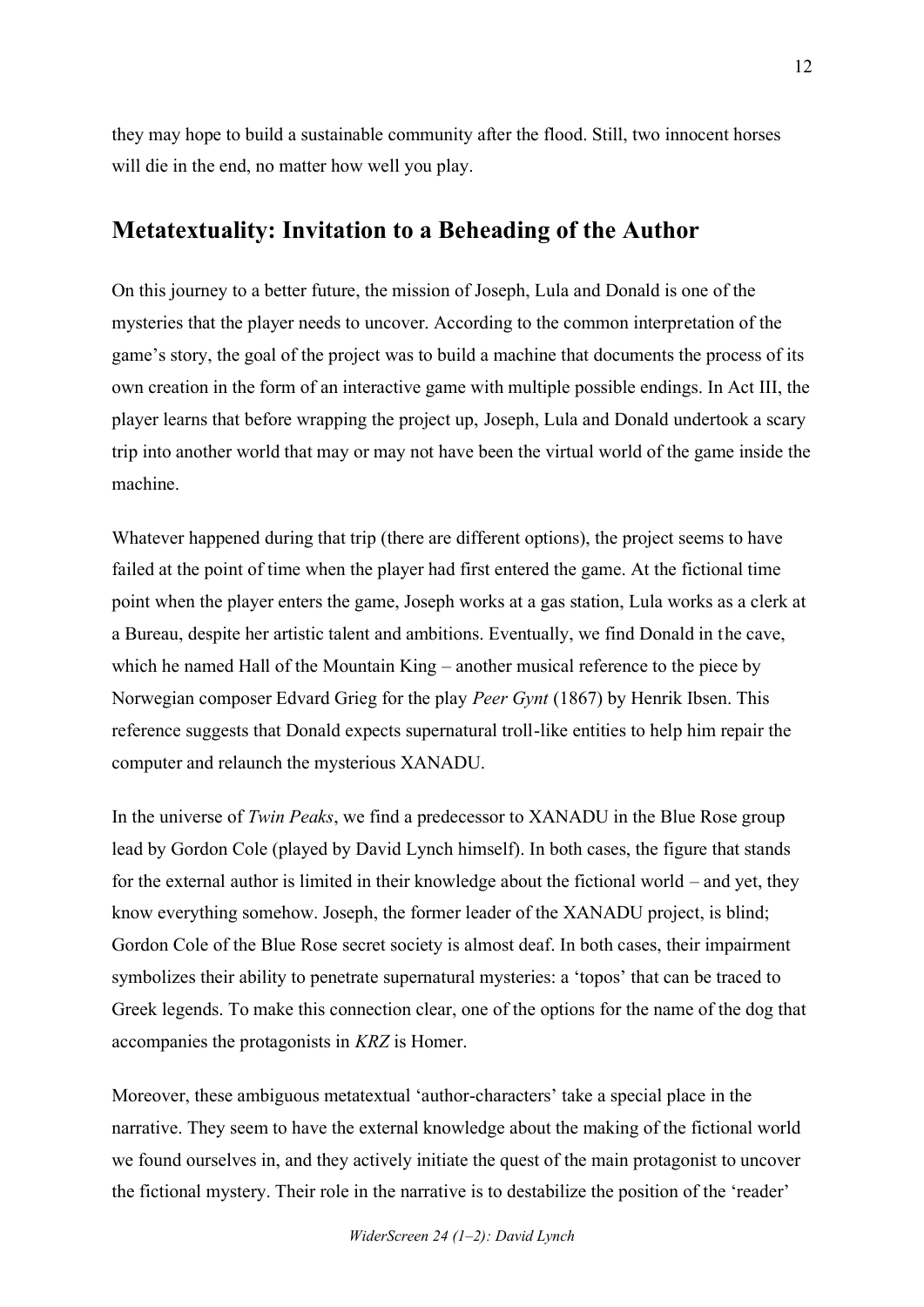and to remind them that, by consuming these texts, the audience also participates in a collaborative game of meaning making (which also includes the author of this article). In *KRZ*, Donald has even authored a research paper titled "Literary Multitudes: Hypertextual Narrative as Poststructural Witness". Unfortunately, this article does not exist in our reality, despite our burning wish to refer to it.

Among many others, a rather minor but highly self-reflective question is whether artistic research and the arts in general can be offer a viable career when funding for it is driven by business logic. The decline of the arts in a profit-oriented social system becomes a recurrent theme: another member of the XANADU project, Lula, has not realized her artistic ambitions, although her sculpture showed much promise, as we learn from yet another interlude, an installation of her artistic work. Furthermore, when the players pass the conference hall in the Kafkaesque castle of the Bureau of Reclaimed Spaces, they unlock a peculiar achievement: a bearded, barefoot person plays a beautiful piece of music on the organ. This character's name is Will, and he appears later in the game on a boat named Mucky Mammoth; he used to teach French literature and drama at a university but his department (of course, in the humanities) was dismantled as a result of budget cuts. This leaves us, the academic audience, with far too familiar real-world concerns, but also with the homely feeling of belonging into the narrative of the game.

## **'Cybertextuality': the Player as a Hypertextual Witness**

Does it matter, in terms of the narrative, that *Kentucky Route Zero* is a video game? Its metatextual references firmly locate it within the discourse of narratology in new media, even though its actual playability rarely exceeds conventional interactivity. However, the name Xanadu may be a reference to one of the first hypertext novels *afternoon, a story* (1990) by Michael Joyce, which also mentions the location named Xanadu. After the players discover XANADU in the game, they are invited to engage in an archaic textual adventure game within the game – a homage to the influential historical landmark, *Colossal Cave Adventure,* (1977) that the writer of the game Jake Elliott used to play as a child (Han 2020). The choices made in this small game within the game affect the dialogue and the interpretation of *KRZ* in general. The player character can even die in this nested game, although this is presented as an achievement in the actual game, accompanied with a condescending line: "Your score was 0 out of a possible 8192".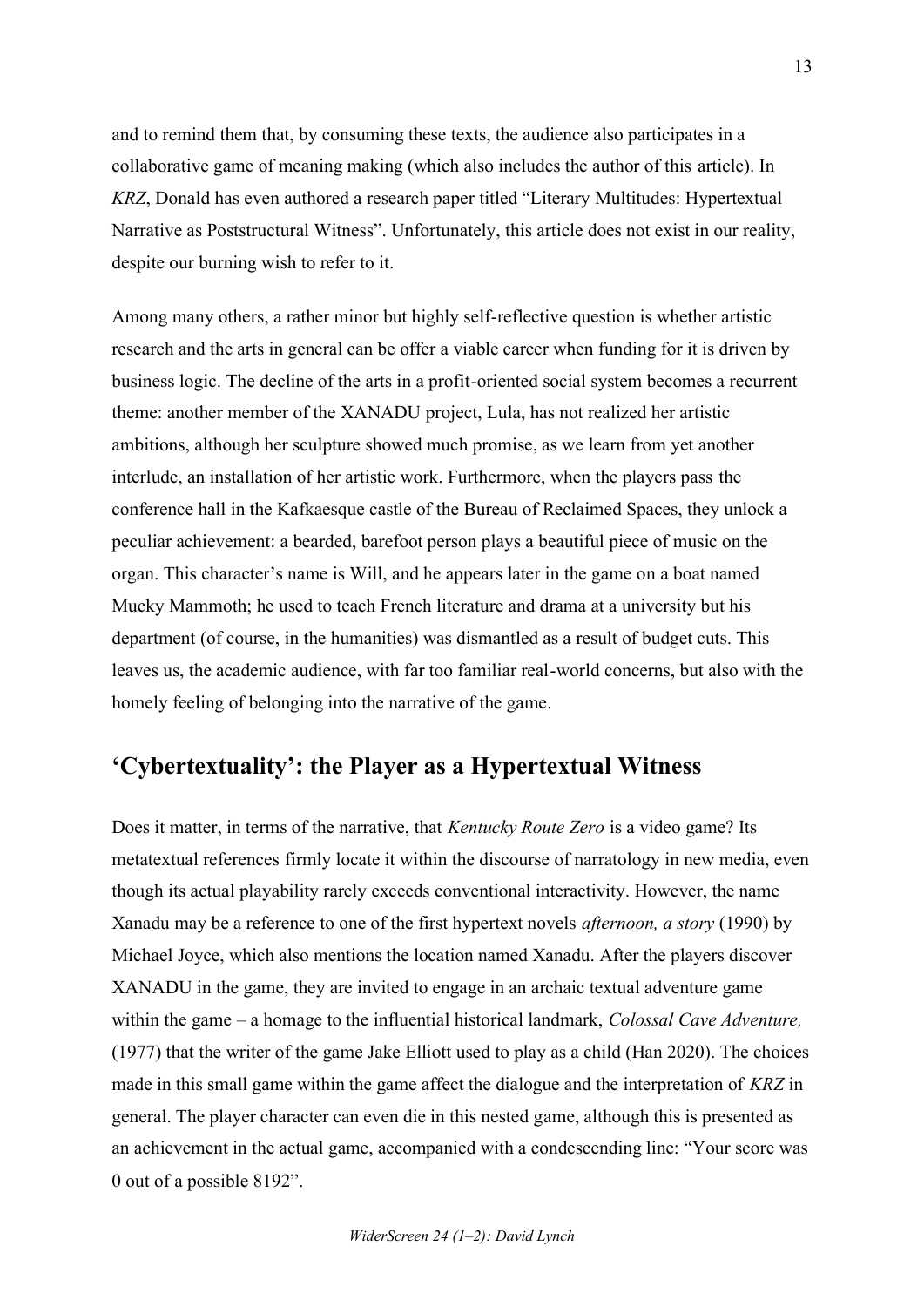This may be the rare case when the playing scholar can actually get the essential experience of an old school textual adventure that is explicitly required to be able to understand the whole concept of 'cybertext' (Aarseth 1997, 2). The concept of 'cybertext' has been proposed by the game studies scholar, Espen Aarseth, to present a new perspective on non-linear texts, first and foremost, in literature and games (Aarseth 1997). According to Aarseth, a cybertext is the exemplary representative of an 'ergodic' text, the text that requires a "non-trivial effort" to make sense of it due to its physical properties in the material world. Eyemovements and page-turning would count as a 'trivial' effort: a non-trivial effort would be, for example, selecting one of the many different dialogue options in a hypertext fiction, or, ideally, typing lines of text to advance the electronic game. The ideal 'cybertext' is a machine by itself, "a mechanical device for the production and consumption of verbal signs" (Aarseth 1997, 21), – just like the fictional XANADU.

*Kentucky Route Zero* simulates exactly this kind of interactive experience with its exquisitely written and designed branching dialogue trees. Furthermore, it offers even more creative ways to invite user input that generate unexpected feedback loops. The 'reader' of the game is invited to complete its 'text' in many different ways that often reference old or obsolete media artifacts, such as simulations of a textual adventure game, an AM/FM radio receiver, and an old phone connected to an automatic answering line in one of the Interludes. The player can press buttons with numbers on the phone to access the information about the mysterious Echo River, receive traveling tips, and other information such as "Catalogue of subterranean bird songs". The conversation takes unconventional turns when the voice on the telephone suggests options such as "If you are holding a snake right now, press 4", and then asks "How do you think the snake feels?". This is a characteristic example of the overall surreal mood of the game: after a number of similar occasions, we start accepting the whole world of KRZ in its entire weirdness.

This assumption may help us to shift our perspective from singular recurrent signs and themes to a larger picture of the story world as a particular 'topos'. As Schmidt suggests, the concept of 'topoi' in serial transmedia can be read twofold: as a vocabulary of particular recognizable 'common places' in an intertextual landscape and as a fictional 'setting' in whole (Schmidt 2020, 109). Besides, panning from regular recurrent tropes ('building blocks') to the repeated structural characteristics of the whole world (setting), we also acknowledge our metatextual position in relation to a specific transmedial universe, as well as our ability to expand it.

*WiderScreen 24 (1–2): David Lynch*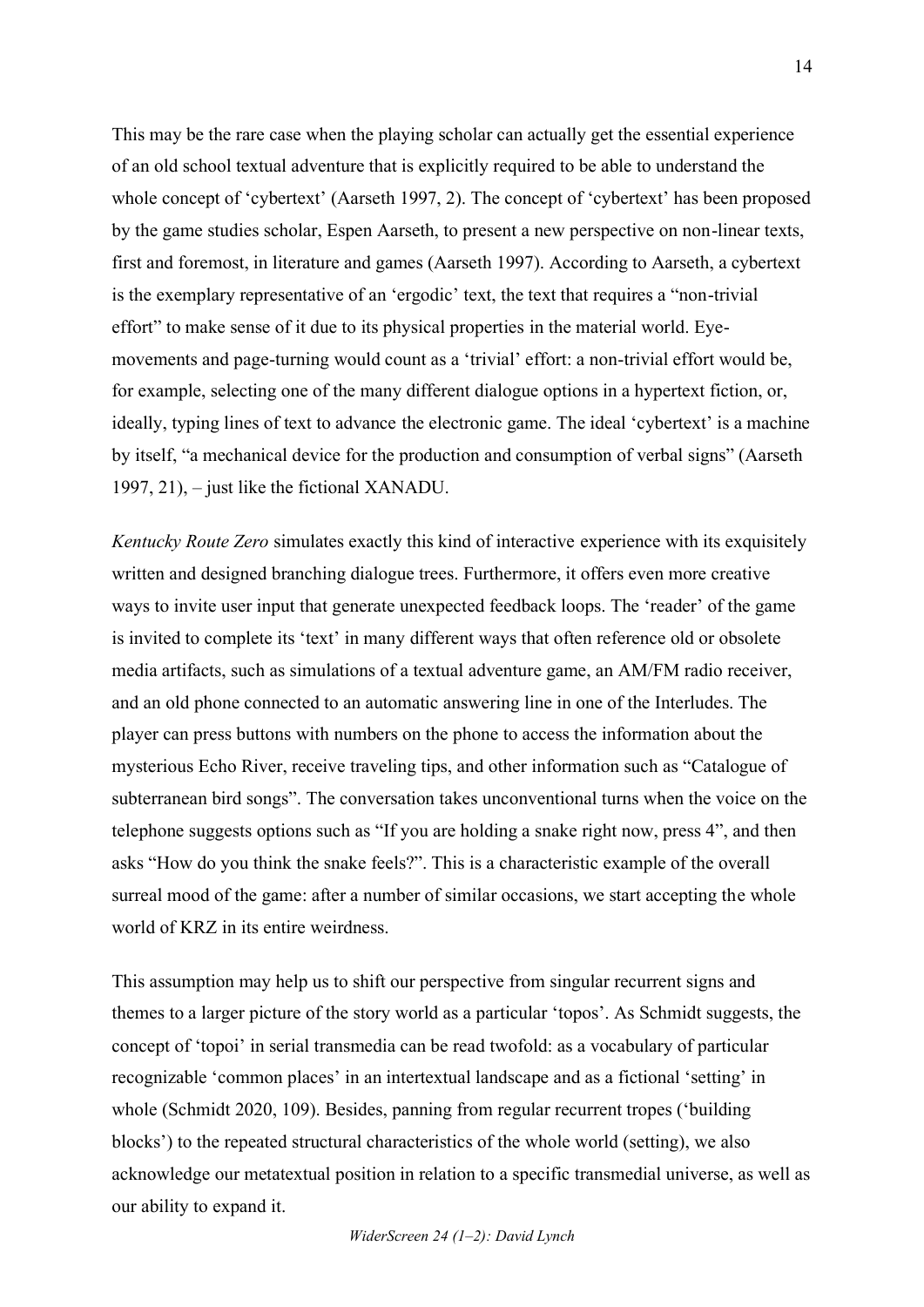It is important where the story takes place, not just the vocabulary that is used to tell it. The player conceives the non-trivial topology of Kentucky Route Zero and its surroundings by navigating its ergodic maps that present additional puzzles and challenges[1]. It may take a while to reach all locations when driving the van in Act I, but then the rules drastically change when the characters travel across the same map on the back of the giant eagle Julian. The map of the game world was two-dimensional at the beginning of Act I, but it suddenly becomes three-dimensional at the end of it. Consequently, this peculiar way of mapping fails to create a continuous mental model of the story world, despite the many clues it provides. Similarly, to an extent, this is characteristic of the world of *Twin Peaks*, despite this town being firmly located in a recognizable region of the US, with its material and spiritual surroundings thoroughly mapped. Both *Twin Peaks* and *Kentucky Route Zero* are 'topoi' by themselves, and both of them belong to the same narrative 'setting'. It is the surrealist, horrifying, and yet, homely and believable world of imaginary 'dark Americana', best represented by the trademark 'Lynchian *noir*' (Sheen and Davison 2004).

Both fictional worlds have blossomed on the same fertile ground of modern American mythology, defined by the great American Dream and the current reality of 'the American nightmare', as Sionhan Lyons describes it (Lyons 2017). Rachel Joseph labels this reenchantment of the mundane American reality in *Twin Peaks* as 'the Northwest Weird' and explains it with the weirdness and the horror of reality itself. In her words, "the "weirdness" of the world and performance of Twin Peaks is the weirdness of reality itself" (Joseph 2017, 66).

As Lyons writes, the American nightmare is often understood as the American Dream destroyed by male-enacted violence and darkness. It is the answer to both the American Dream, embodied in the comfort of roadside diners and the famous cherry pie, and the American Nightmare, embodied in the real-life figure of the serial killer Ted Bundy. By choosing this third option, the fictional worlds in the American Weird setting surpass the linear logic of narration and engender an abundance of novel poetic and political meanings. They may not provide freedom of choice mechanically (as in a hypothetical adventure game with endless choices), but they do it conceptually instead, envisioning the way to escape from the American Horror when the American Dream ceases to come true.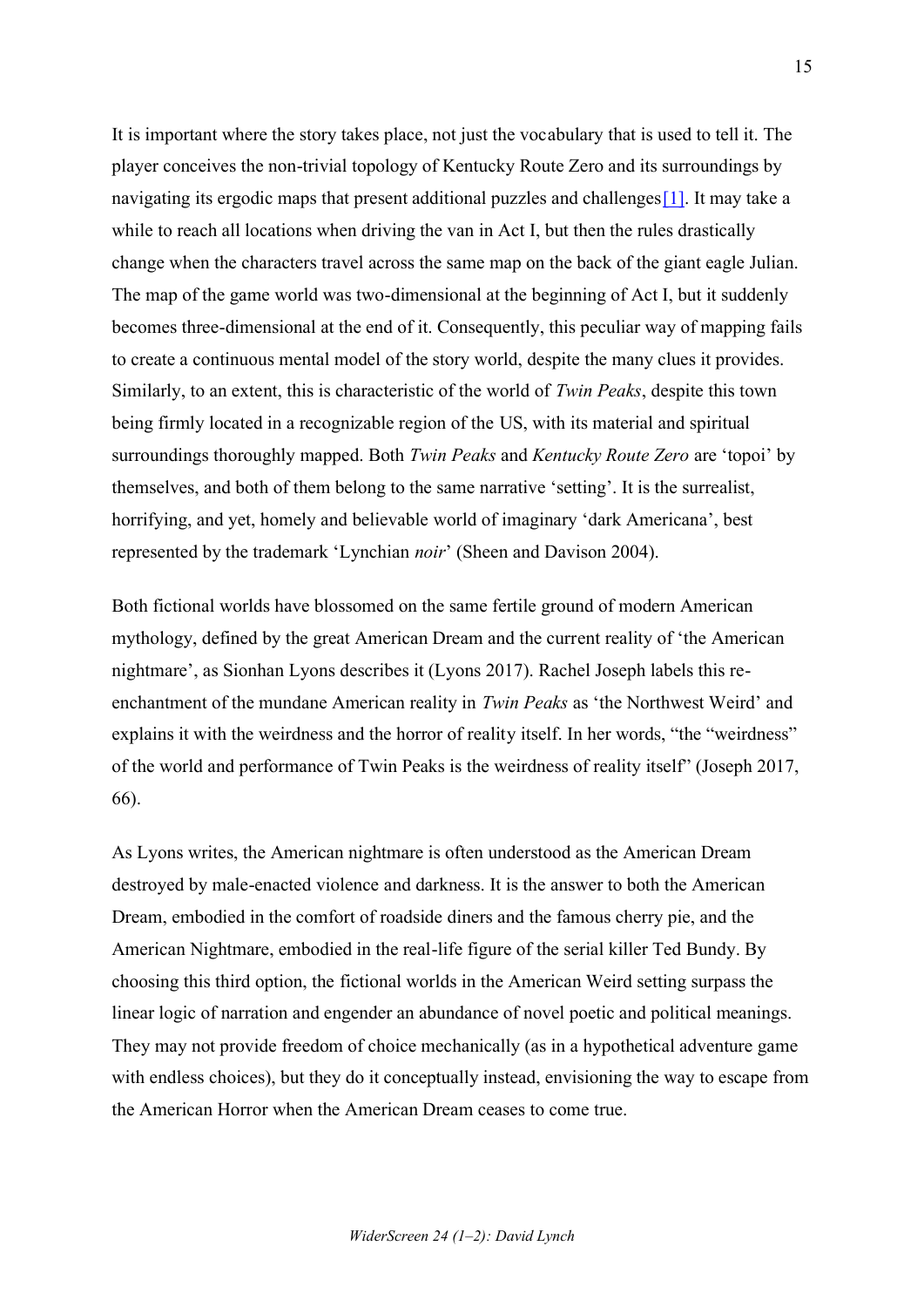## **Conclusion and Discussion: Is Everything a Cybertext Now?**

One of the biggest mysteries of *Kentucky Route Zero* is its inconclusive ending. The supposedly main conflict between the hellish Distillery and the people of Kentucky is never resolved. Even more mysteriously, this does not prevent its numerous fans from enjoying it. The same can be said about the multimedia compendium of television, film, writing and music that is *Twin Peaks* today. In both cases, the authors encourage free interpretation of their art (see Sheen and Davison 2004, 3 on Lynch), and this process is particularly active in online fan communities. The quest, or the investigation, never brings the protagonists close enough to the answer. The ends are never tied together – rather, they multiply like Hydra's heads. There is no key to this puzzle, at least, in the authorial intent, but the absence of a finite answer only extends the pleasure.

In the ideal cybertext, there are many paths throughout such text, and choosing one way eliminates the possibility of the plot resolved otherwise. Aarseth refers to this contradiction as 'aporia' (Aarseth 1997, 91). However, there is no 'aporia' in *Kentucky Route Zero*: alternative choices may reveal more beautiful poetic lines and scenes (such as the organ concert or caring for the unfamiliar snake), but they do not have any influence on the main conflict of the story between the people of Kentucky and the diabolic Distillery. From this perspective, *KRZ* remains a rather linear game with very little narrative 'aporia': it corresponds to the architecture of the vector with optional side branches, the most typical narrative structure, for example, in digitally augmented books (Ryan 2015).

The game scholar Souvik Mukherjee would categorize this type of a game as a 'monorail' narrative "where the entire sequence of actions is scripted quite restrictively" (Mukherjee 2018). Still, each replay would still present a unique 'reading' for each player, according to Mukherjee, even though the player's choices do not matter much, apart from the order and the tempo according to which the story develops.

In the end, can we imagine *Twin Peaks* as a 'cybertext'? It definitely has an element of 'aporia' in it: as long as the viewer believes that it was Leland Palmer who killed Laura Palmer, the intrigue is gone, and most of the show (probably the best part) stops making sense for this particular viewer. However, the fans of the show choose a different way to read it. Initially served to the passive 'voyeur' audiences of 'soap opera', Twin Peaks has evolved over more than 30 years of its presence in the global cultural memory. It most certainly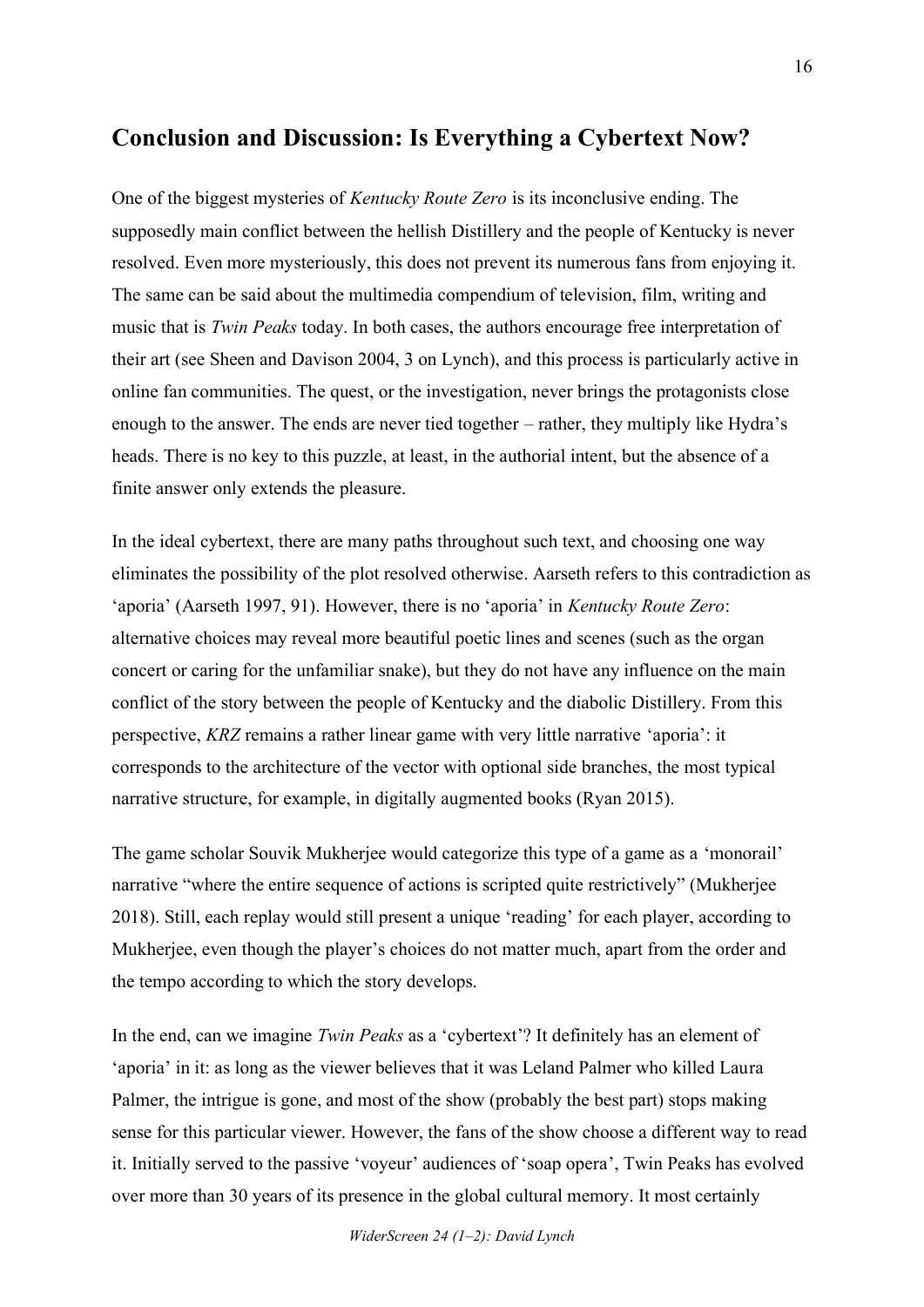requires a non-trivial effort of perusing a wealth of manifold media artifacts to make sense in its current state. This makes it possible to interpret *Twin Peaks* as a "choose-your-ownadventure" book with many alternative explanations and even plot twists. The cryptic ending of Season 3 brings to the fore this tendency for the extreme and then just leaves it there: after almost 30 years with Laura Palmer, we still do not know her secrets. All we know is that her father once killed her against the will of her creator.

## **References**

All links verified 27.5.2021

#### **Albums**

Junebug. 2020. *Too Late to Love You* (music album). Bandcamp. https://junebug.bandcamp.com/album/too-late-to-love-you.

Xiu Xiu. 2016*. Plays the Music of Twin Peaks* (music album). Polyvinyl.

### **Video Games**

Elliott, Jake, Tamas Kemenczy, and Ben Babbitt. 2013. Kentucky Route Zero (game). Available on Steam. https://store.steampowered.com/app/231200/Kentucky\_Route\_Zero\_PC\_Edition/.

### **Videos**

Rosseter, Anonymous. 2019. *Twin Peaks ACTUALLY EXPLAINED (No, Really)* (video broadcast). Twin Perfect. https://www.youtube.com/watch?v=7AYnF5hOhuM.

"WEVP-TV Broadcast History" (videoart). *WEVP-TV.* 2017. http://wevp.tv/vdb/.

#### **Websites**

Andriessen, CJ. 2020. "The Eternal Influence of Twin Peaks." *Destructoid*, April 11, 2020. https://www.Destructoid.com/stories/the-eternal-influence-of-twin-peaks-582331.phtml.

Elliott, Jake, Tamas Kemenczy, and Ben Babbitt. 2017. "Notes on the TV Edition." *Cardboard Computer* (blog). September 7, 2017. http://cardboardcomputer.com/2017/09/07/notes-on-the-tv-edition/.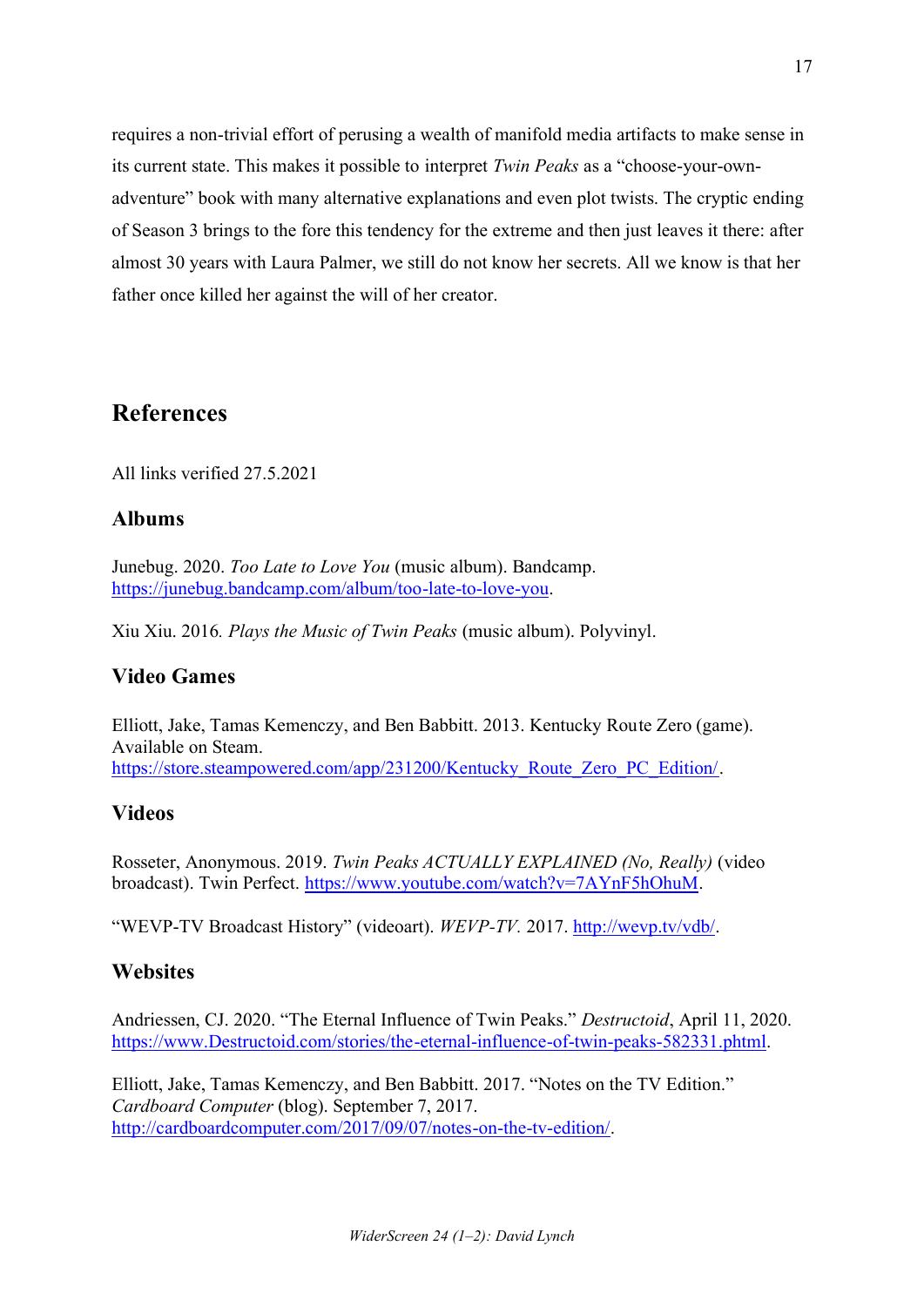Elliott, Jake, Tamas Kemenczy, and Ben Babbitt. 2020. *Kentucky Route Zero Official Developer Wiki*. https://github.com/dekuNukem/Kentucky\_Route\_Zero\_Official\_Developer\_Wiki.

Green, Holly. 2017. "9 Games to Play If You Loved Twin Peaks." *Paste Magazine*, May 19, 2017. https://www.pastemagazine.com/games/twin-peaks/9-games-to-play-if-you-lovedtwin-peaks/.

Han, Karen. 2020. "The Strange Story Behind the Best Game of 2020." *Slate Magazine*, December 9, 2020. https://slate.com/culture/2020/12/kentucky-route-zero-profile-best-videogame-2020.html.

"Lula Chamberlain." 2014. *Kentucky Route Zero Wiki*. 2014. https://kentucky-routezero.fandom.com/wiki/Lula\_Chamberlain.

Seagrave, Richard. 2017. "10 Games That Fans of Twin Peaks Will Love." *GameSpew*, May 23, 2017. https://www.gamespew.com/2017/05/10-games-that-fans-of-twin-peaks-will-love/.

SFWA. 2021. "SFWA Announces the 56th Annual Nebula Award® Finalists." *The Nebula Awards®*. March 16, 2021. https://nebulas.sfwa.org/?p=6846.

"Shannon Márquez." 2014. *Kentucky Route Zero Wiki.* 2014. https://kentucky-routezero.fandom.com/wiki/Shannon\_M%C3%A1rquez.

Turi, Tim. 2015. "Eight Games Inspired By Twin Peaks' Weirdness." *Game Informer*, April 6, 2015. https://www.gameinformer.com/b/features/archive/2015/04/06/8-games-inspired-bytwin-peaks-39-weirdness.aspx.

Welsh, Oli. 2020. "Kentucky Route Zero Review – Haunting Drifter's Odyssey Comes to an End." *Eurogamer*. January 28, 2020. https://www.eurogamer.net/articles/2020-01-28 kentucky-route-zero-review-haunting-drifters-odyssey-comes-to-an-end.

Williams, G. Christopher. 2014. "Transcending Fiction: 'Too Late to Love You Now' and 'Kentucky Route Zero.'" *PopMatters*. May 21, 2014. https://www.popmatters.com/182075 transcending-fiction-too-late-to-love-you-now-and-kentucky-route-zer-2495656878.html.

### **Literature**

Aarseth, Espen. 1997. *Cybertext: Perspectives on Ergodic Literature*. Baltimore: Johns Hopkins University Press.

Barrett, Kyle. 2017. "Smashing the Small Screen: David Lynch, Twin Peaks and Reinventing Television." In *From Approaching Twin Peaks: Critical Essays on the Original Series*, 47– 64. Jefferson: McFarland.

Bell, Alice. 2010. *The Possible Worlds of Hypertext Fiction.* New York: Springer.

Boulègue, Franck. 2017. *Twin Peaks: Unwrapping the Plastic.* Bristol: Intellect Books.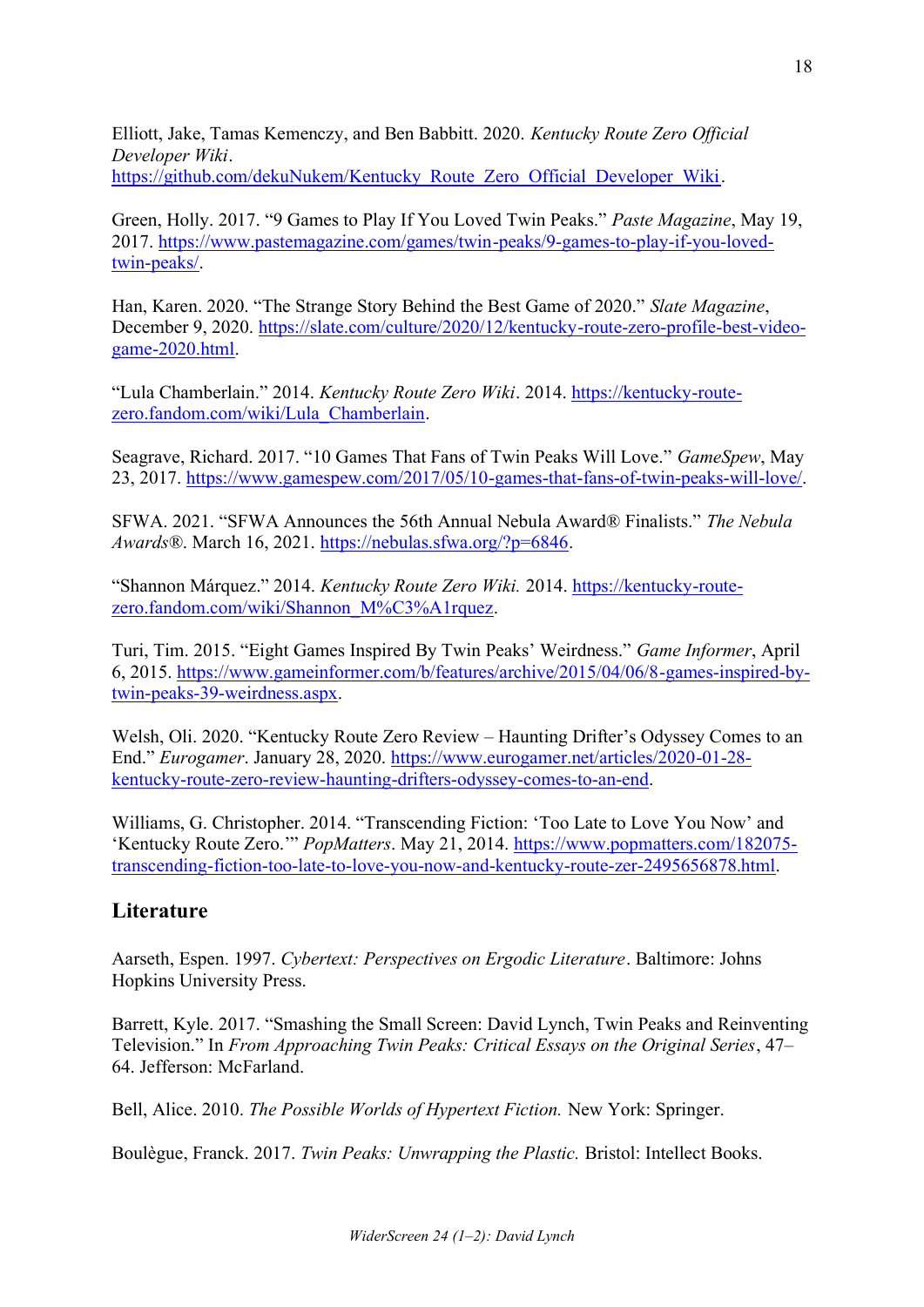Geller, Theresa. 1992. "Deconstructing Postmodern Television in Twin Peaks." *The Spectator* 12 (2): 65–71.

Iampolski, Mikhail. 1993. *Pam'at' Tiresija*. Moskva: RIK "Kultura" (In Russian).

Iampolski, Mikhail. 1998. *The Memory of Tiresias: Intertextuality and Film.* Oakland: University of California Press.

Jenkins, Henry. 1995. "Alt.Tv.Twinpeaks, the Trickster Author, and Viewer Mastery." In *Full of Secrets: Critical Approaches to Twin Peaks*, 51–69. Detroit: Wayne State University Press.

Jenkins, Henry. 2003. *Textual Poachers: Television Fans and Participatory Culture*. London: Routledge.

Joseph, Rachel. 2017. "'I'll See You in the Trees': Trauma, Intermediality and the Pacific Northwest Weird." In *Approaching Twin Peaks: Critical Essays on the Original Series*, 65– 80. Jefferson: McFarland.

Lyons, Siobhan. 2017. "David Lynch's American Nightmare." In *From Approaching Twin Peaks: Critical Essays on the Original Series*, 128–42. Jefferson: McFarland.

McAvoy, David. 2019. "'Is It About the Bunny? No, It's Not About the Bunny!': David Lynch's Fandom and Trolling of Peak TV Audiences." In *Critical Essays on Twin Peaks: The Return*, 85–103. Cham: Springer International Publishing. https://doi.org/10.1007/978-3- 030-04798-6\_6.

Mittell, Jason. 2015. *Complex TV: The Poetics of Contemporary Television Storytelling*. New York: NYU Press.

Mukherjee, Souvik. 2018. *Video Games and Storytelling: Reading Games and Playing Books*. London: Palgrave Macmillan UK.

Rooney, Monique. 2018. "Air-Object: On Air Media and David Lynch's 'Gotta Light?' (Twin Peaks: The Return, 2017)." New Review of Film and Television Studies 16 (2): 123– 43. https://doi.org/10.1080/17400309.2018.1447275.

Ryan, Marie-Laure. 2015. *Narrative as Virtual Reality 2: Revisiting Immersion and Interactivity in Literature and Electronic Media*. Baltimore: Johns Hopkins University Press.

Schmidt, Hanns Christian. 2020. *Transmediale Topoi: Medienübergreifende Erzählwelten in seriellen Narrativen*. Marburg: Büchner-Verlag (In German).

Sheen, Erica, and Annette Davison. 2004. *The Cinema of David Lynch: American Dreams, Nightmare Visions*. London: Wallflower Press.

Somoff, Victoria. 2015. "Metapragmatics, Toposforschnung, Marxist Stylistics: Three Extensions of Veselovsky's Historical Poetics." In *Persistent Forms: Explorations in Historical Poetics*, 65–89. New York: Fordham University Press.